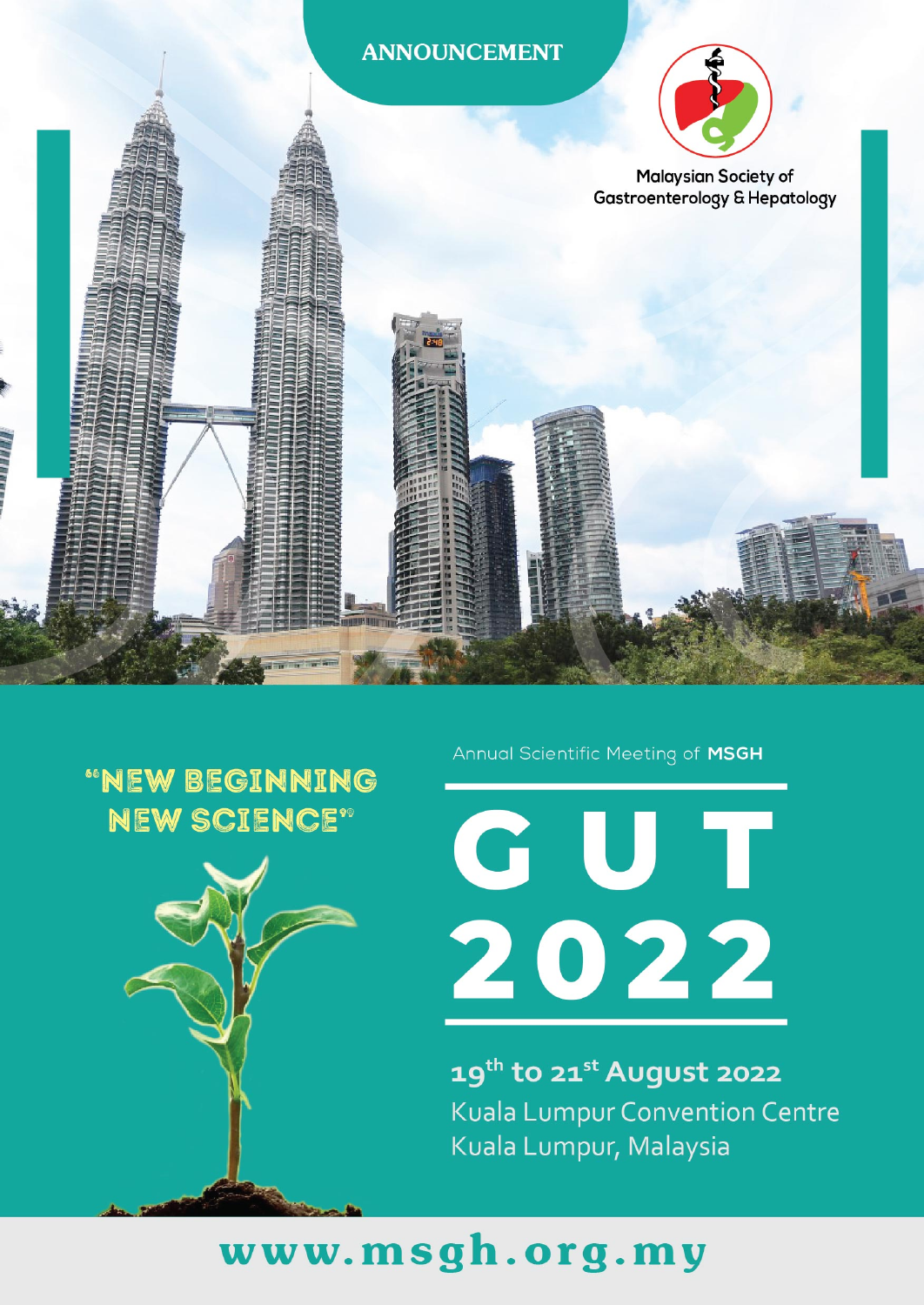### WELCOME MESSAGE



Dear Colleagues, Friends and Biomedical Industry Partners.

The Organising Committee of **GUT 2022 with the theme "New Beginning New Science"** welcomes you to join us this **19th to 21st August 2022** at the **Kuala Lumpur Convention Centre (KLCC)** for our Annual Scientific Meeting of the Malaysian Society of Gastroenterology and Hepatology (MSGH). This year marks a New Beginning postpandemic, and there are many New Sciences in the field, thus the theme for Gut 2022. As we transit into the 'old normal' post-pandemic, we will hold the meeting in a hybrid format; however we highly encourage physical attendance at the iconic KLCC within the vicinity of the Twin Towers and a beautiful park.

As this is a hybrid meeting, there will be an online platform to allow registration, interactions and other features that are known to a virtual conference. All lectures will remain accessible for a limited time-period after the meeting. The scientific content will feature the latest sciences highly relevant to clinical practice, but also clinical topics tailored for busy clinicians. Essentially, the programme is designed for everyone with an interest in gut health including primary care practitioners, family physicians, scientists, surgeons, general physicians and gastroenterologists. As a regular feature, the meeting also welcome submissions of high-quality research papers and authors will stand a chance to win our prestigious Young Investigator Awards. In addition, we will have our industry partners at their physical booths welcoming you to their latest offerings in innovative products and other latest information.

As the Organising Committee, we are excited with our programme, and hope you are too. We look forward to your physical and / or virtual attendance. In the meantime, stay safe and well.

#### **Professor Dr Lee Yeong Yeh**

Organising Chair & Co-Scientific Chair GUT 2022 & President, MSGH 2021-2023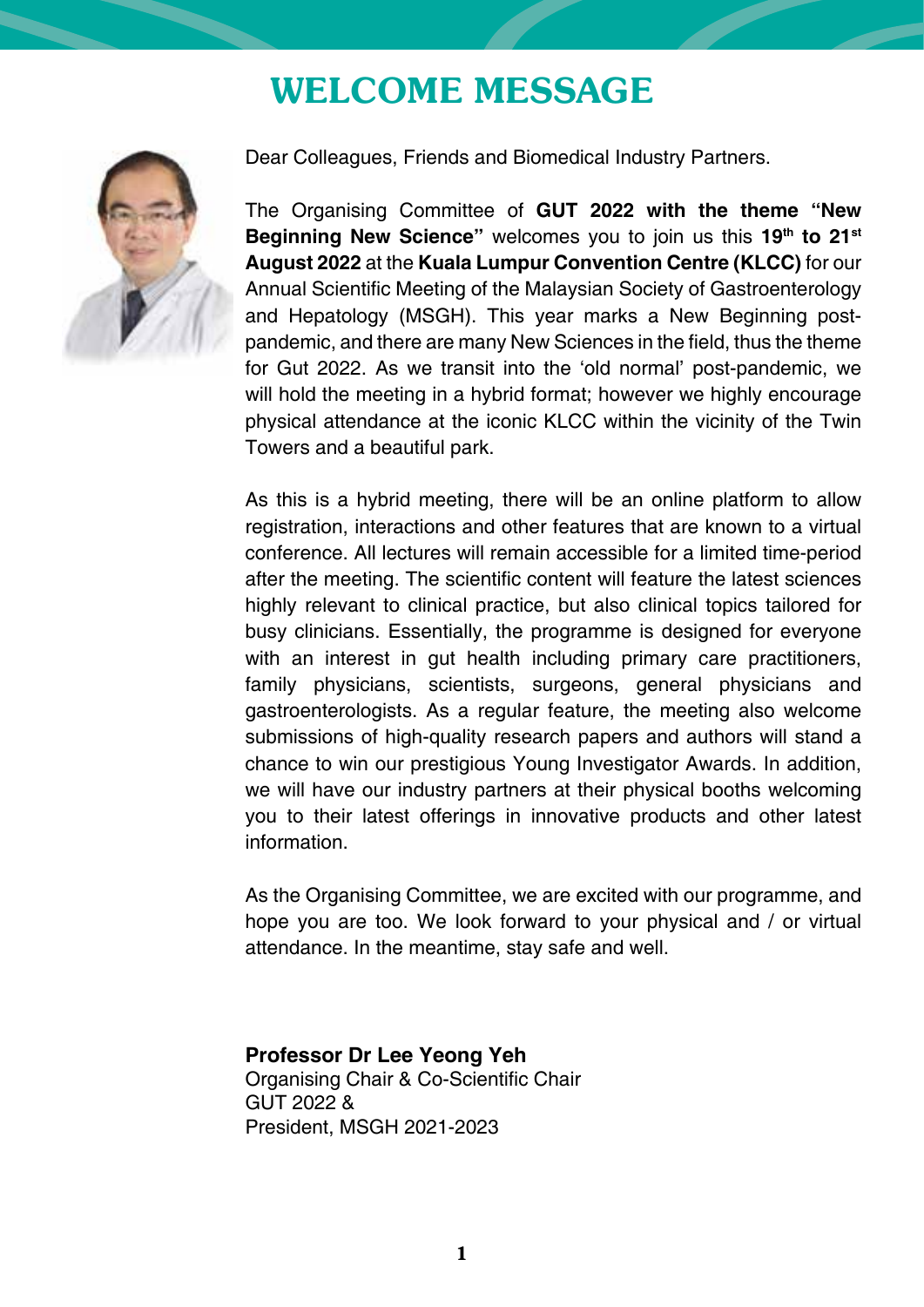### MSGH EXECUTIVE COMMITTEE 2021-2023

**President** Professor Dr Lee Yeong Yeh

**President Elect** Datuk Dr Raman Muthukaruppan

**Immediate Past President** Professor Dr Raja Affendi Raja Ali

> **Honorary Secretary** Dr Haniza Omar

**Honorary Treasurer** Dr Sattian Kollanthavelu

#### **Executive Committee Members**

Professor Dr Ida Normiha Hilmi Datuk Dr Jayaram Menon Dato' Dr Mahendra Raj Dr Nik Razima Wan Ibrahim Datuk Dr Ryan Ponnudurai

#### **Coopted Executive Committee Members**

Dr Abraham Mathew George Dr Alex Leow Hwong Ruey Dr Soon Su Yang Dr Tan Soek Siam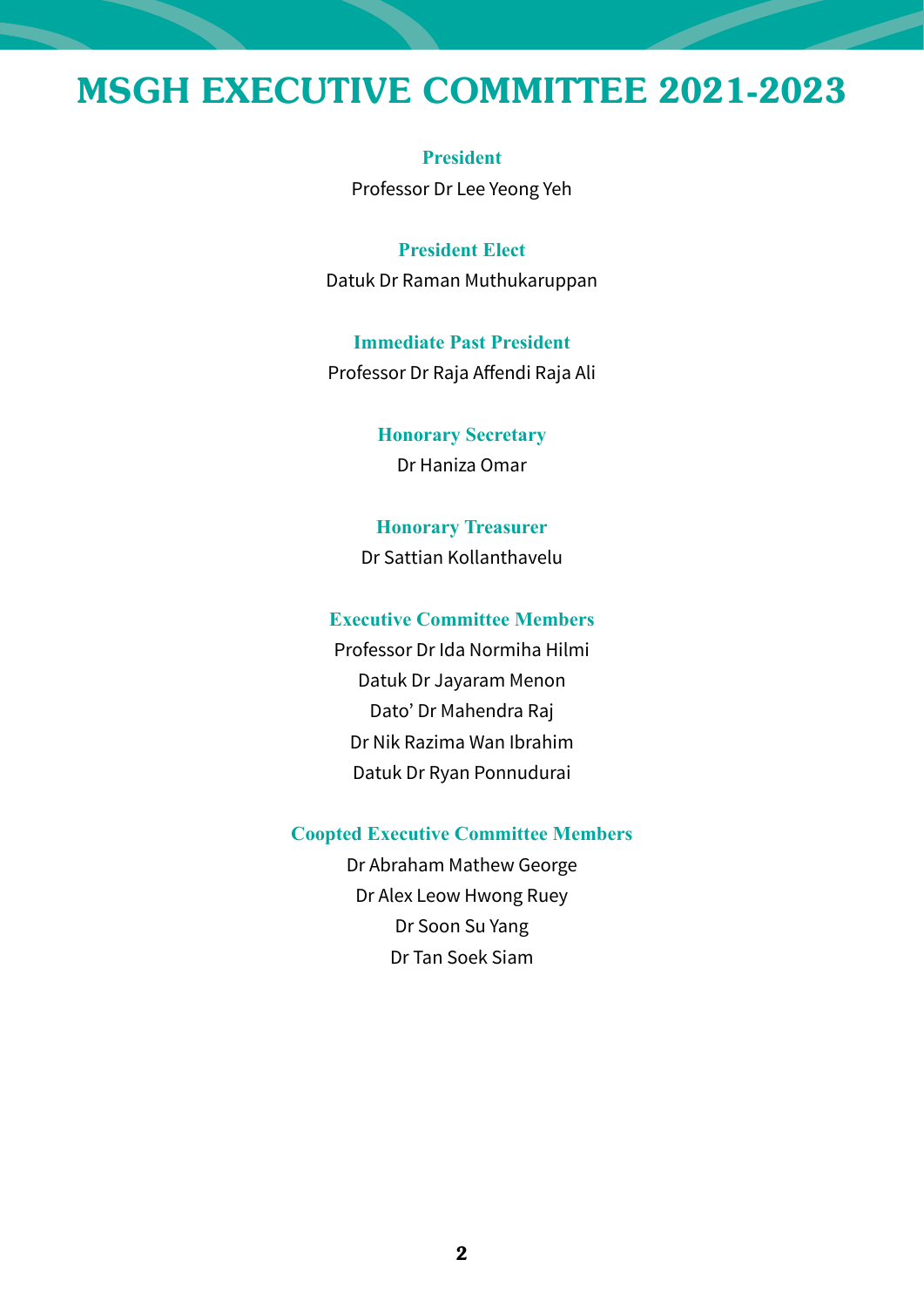## PROGRAMME HIGHLIGHTS

### **MSGH Consensus Statements on MAFLD**

**Inflammatory Bowel Disease**

**Chronic Hepatitis B: New Treatment Paradigm**

**Grand Round Series**  Series 1: Overlap Functional GI Disorders Series 2: Drug-Induced Liver Injury

**New Science Series** Series 1: Gut Microbiota Series 2: Green GI Practices and Planetary Health

**Lecture Series** 20th MSGH Oration 18th Panir Chelvam Lecture Special Invited Lecture

**Best Paper Award**

**Satellite Lunch and Tea Symposia**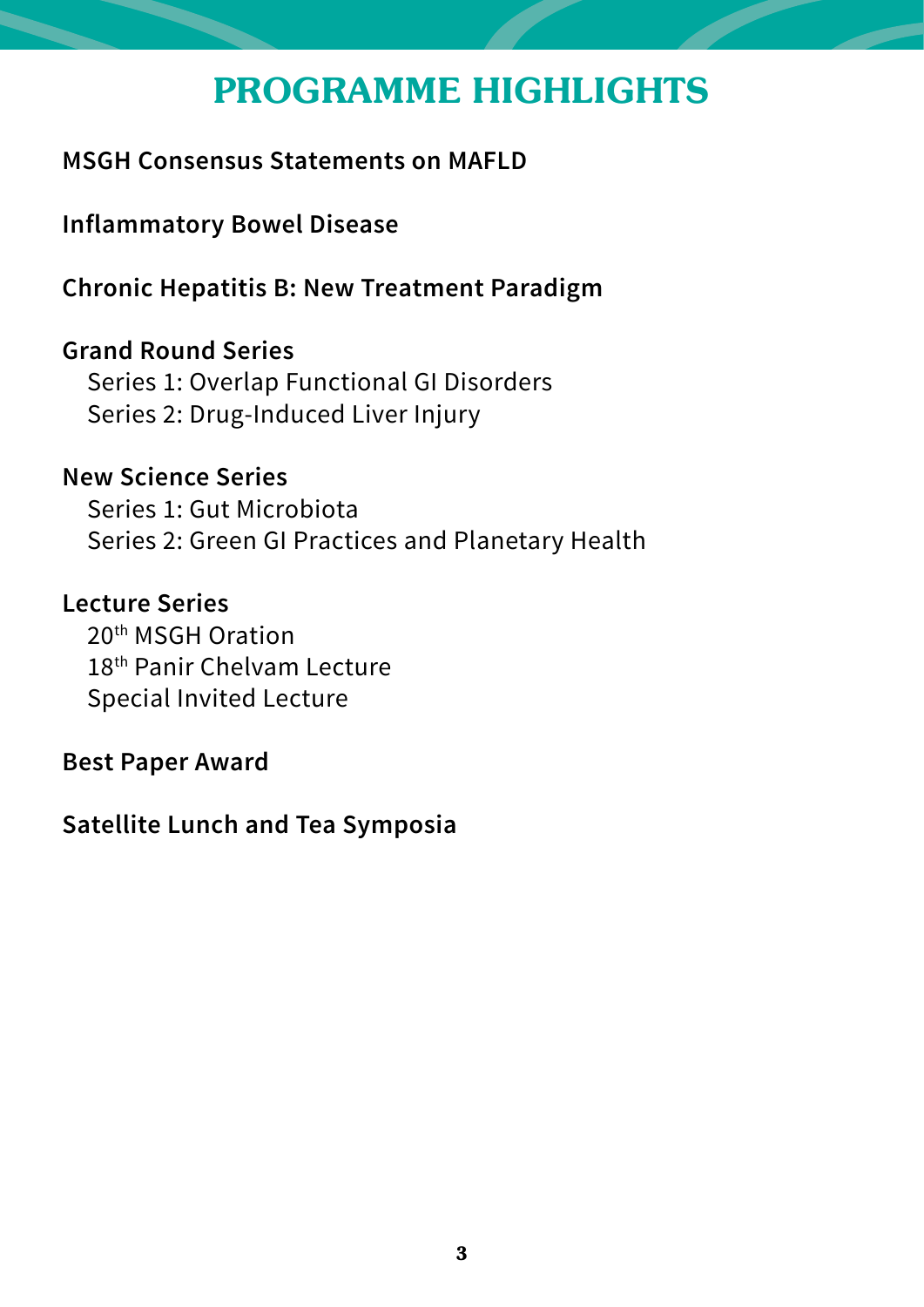# PROGRAMME SUMMARY

| <b>Date</b><br><b>Time</b> | 19th August 2022<br>(Friday)                                                                            | 20th August 2022<br>(Saturday)                               | 21st August 2022<br>(Sunday)                                                                    |  |
|----------------------------|---------------------------------------------------------------------------------------------------------|--------------------------------------------------------------|-------------------------------------------------------------------------------------------------|--|
| 0830 - 0900                | <b>SYMPOSIUM 1</b><br>The MSGH Consensus                                                                | <b>SYMPOSIUM 3</b><br><b>Inflammatory Bowel Disease</b>      | <b>SYMPOSIUM 6</b><br><b>Grand Round Series 1:</b><br>Overlap Functional GI<br><b>Disorders</b> |  |
| 0900 - 0930                |                                                                                                         |                                                              |                                                                                                 |  |
| 0930 - 1000                | <b>Statements on MAFLD</b>                                                                              |                                                              |                                                                                                 |  |
| 1000 - 1030                | <b>LECTURE 1</b><br>20 <sup>th</sup> MSGH Oration                                                       | <b>LECTURE 2</b><br>18 <sup>th</sup> Panir Chelvam Lecture   | <b>LECTURE 3</b>                                                                                |  |
| 1030 - 1100                |                                                                                                         | <b>Break</b>                                                 |                                                                                                 |  |
| 1100 - 1130                |                                                                                                         | <b>SYMPOSIUM 4</b>                                           | <b>SYMPOSIUM 7</b>                                                                              |  |
| 1130 - 1200                | <b>BEST PAPER AWARD</b>                                                                                 | Chronic Hepatitis B: New<br><b>Treatment Paradigm</b>        | New Science Series 2:<br>Green GI Practices and                                                 |  |
| 1200 - 1230                |                                                                                                         |                                                              | <b>Planetary Health</b>                                                                         |  |
| 1230 - 1300                |                                                                                                         |                                                              | <b>CLOSING CEREMONY</b><br><b>AND REMARKS</b>                                                   |  |
| 1300 - 1330                | <b>Lunch Satellite Symposium 1</b>                                                                      | <b>Lunch Satellite Symposium 2</b>                           |                                                                                                 |  |
| 1330 - 1400                | <b>Break / Friday Prayers</b>                                                                           | <b>BEST E-POSTER AWARD</b>                                   |                                                                                                 |  |
| 1400 - 1430                |                                                                                                         |                                                              |                                                                                                 |  |
| 1430 - 1500                | <b>SYMPOSIUM 2</b>                                                                                      | <b>SYMPOSIUM 5</b><br><b>Grand Round Series 2:</b>           |                                                                                                 |  |
| 1500 - 1530                | New Science Series 1:                                                                                   |                                                              |                                                                                                 |  |
| 1530 - 1600                | <b>Gut Microbiota</b>                                                                                   | Drug-Induced Liver Injury                                    |                                                                                                 |  |
| 1600 - 1630                | <b>Break</b>                                                                                            |                                                              |                                                                                                 |  |
| 1630 - 1700                | <b>Tea Satellite Symposium 1</b>                                                                        | <b>Tea Satellite Symposium 2</b>                             |                                                                                                 |  |
| 1700 - 1730                |                                                                                                         |                                                              |                                                                                                 |  |
| 1730 - 1800                | <b>OPENING CEREMONY</b><br>- Launching of MSGH Website                                                  | 1730 to 1900<br><b>MSGH</b><br><b>Annual General Meeting</b> |                                                                                                 |  |
| 2000 - 2200                | <b>PRESIDENTIAL DINNER &amp;</b><br><b>APDW 2021 APPRECIATION</b><br><b>DINNER</b> (By Invitation Only) |                                                              |                                                                                                 |  |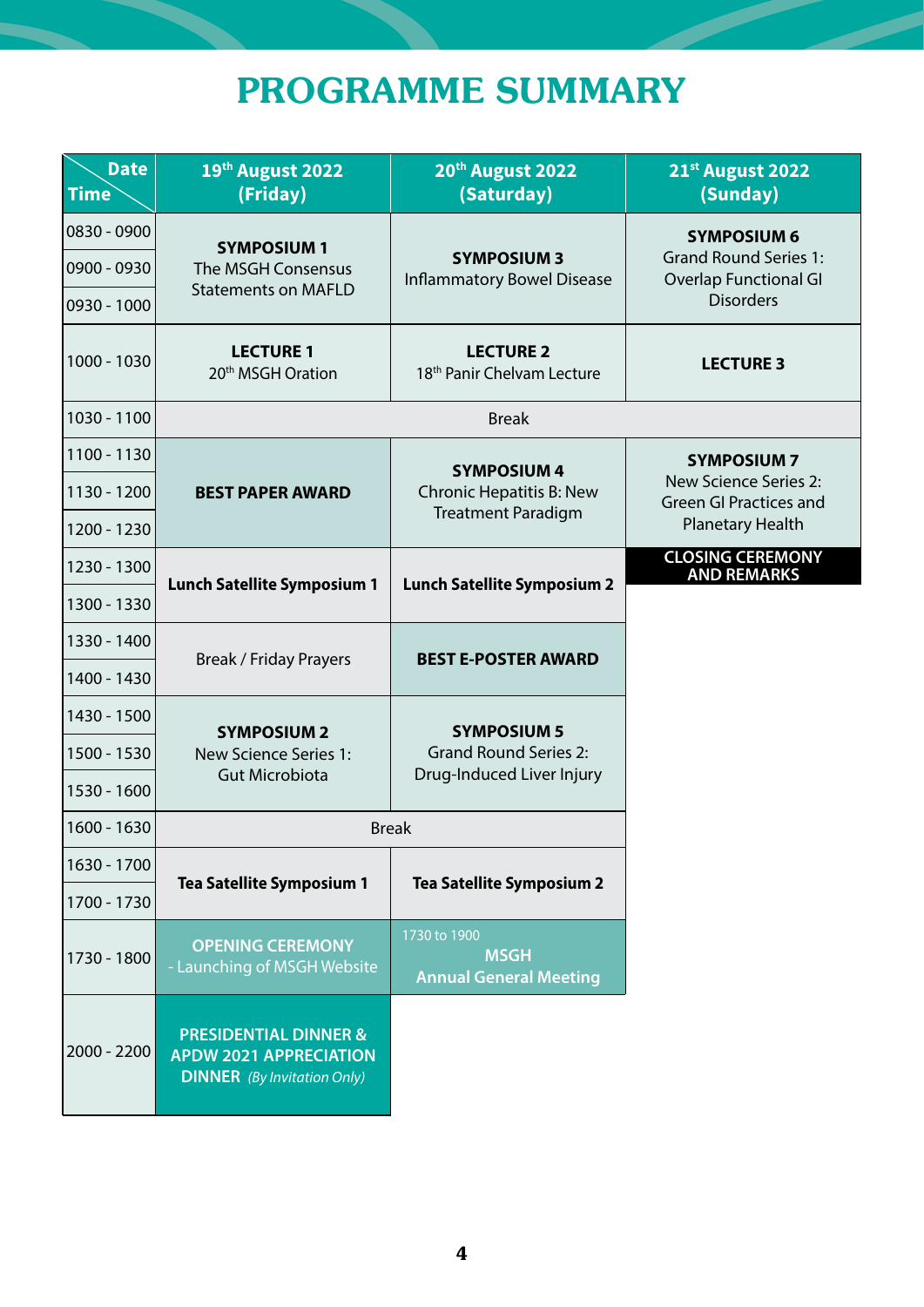## CONGRESS INFORMATION

#### **CONGRESS SECRETARIAT**

#### **GUT 2022**

Unit 1.6, Level 1, Enterprise 3B, Technology Park Malaysia Jalan Innovasi 1, Bukit Jalil, 57000 Kuala Lumpur, Wilayah Persekutuan **Tel:** +603 8996 0700, 8996 1700, 8996 2700 **Fax:** +603 8996 4700 **Email:** secretariat@msgh.org.my **Website:** www.msgh.org.my

#### **REGISTRATION FEES**

| Category                                     | <b>Before</b><br>15th July 2022 | From 16th July to<br>15th August 2022 | On-Site /<br><b>Conference Day</b> |
|----------------------------------------------|---------------------------------|---------------------------------------|------------------------------------|
| Local Delegate (MSGH Member)                 | <b>RM 750</b>                   | RM 800                                | RM 900                             |
| Local Delegate (Non-MSGH Member)             | <b>RM 800</b>                   | <b>RM 850</b>                         | RM 950                             |
| Medical Student / Allied Health Professional | RM 450                          | RM 500                                | RM 600                             |
| <b>OVERSEAS DELEGATE</b>                     | <b>USD 300</b>                  | <b>USD 350</b>                        | <b>USD 400</b>                     |

For online registration and payment, please log on to **www.msgh.org.my**

#### **PAYMENT**

Payment by cheque is to be issued in favour of "**Malaysian Society of Gastroenterology and Hepatology**".

Payment can be made via telegraphic transfer to the following account:

Name of Account : Malaysian Society of Gastroenterology and Hepatology

Account No. : 80-0236652-5

Name of Bank : CIMB Bank Berhad

Address of Bank : Section 14, 24 Jalan 14/14, 46100 Petaling Jaya, Selangor Darul Ehsan

Swift Code : CIBBMYKL

*(Please return the remittance advice note along with the Registration Form either by fax or mail. Document image by email is also acceptable.)*

#### **CANCELLATION AND REFUND POLICY**

The Secretariat must be notified in writing of all cancellations. Refund will be made after the Conference. The refund policy is as follows:

Cancellation on or before 30th June 2022 : 50% refund Cancellation after  $30<sup>th</sup>$  June 2022 : Nil

#### **ENTITLEMENTS**

Registered delegates will be entitled to the following:

- All scientific sessions
- All satellite symposia
- Admission to the trade exhibition area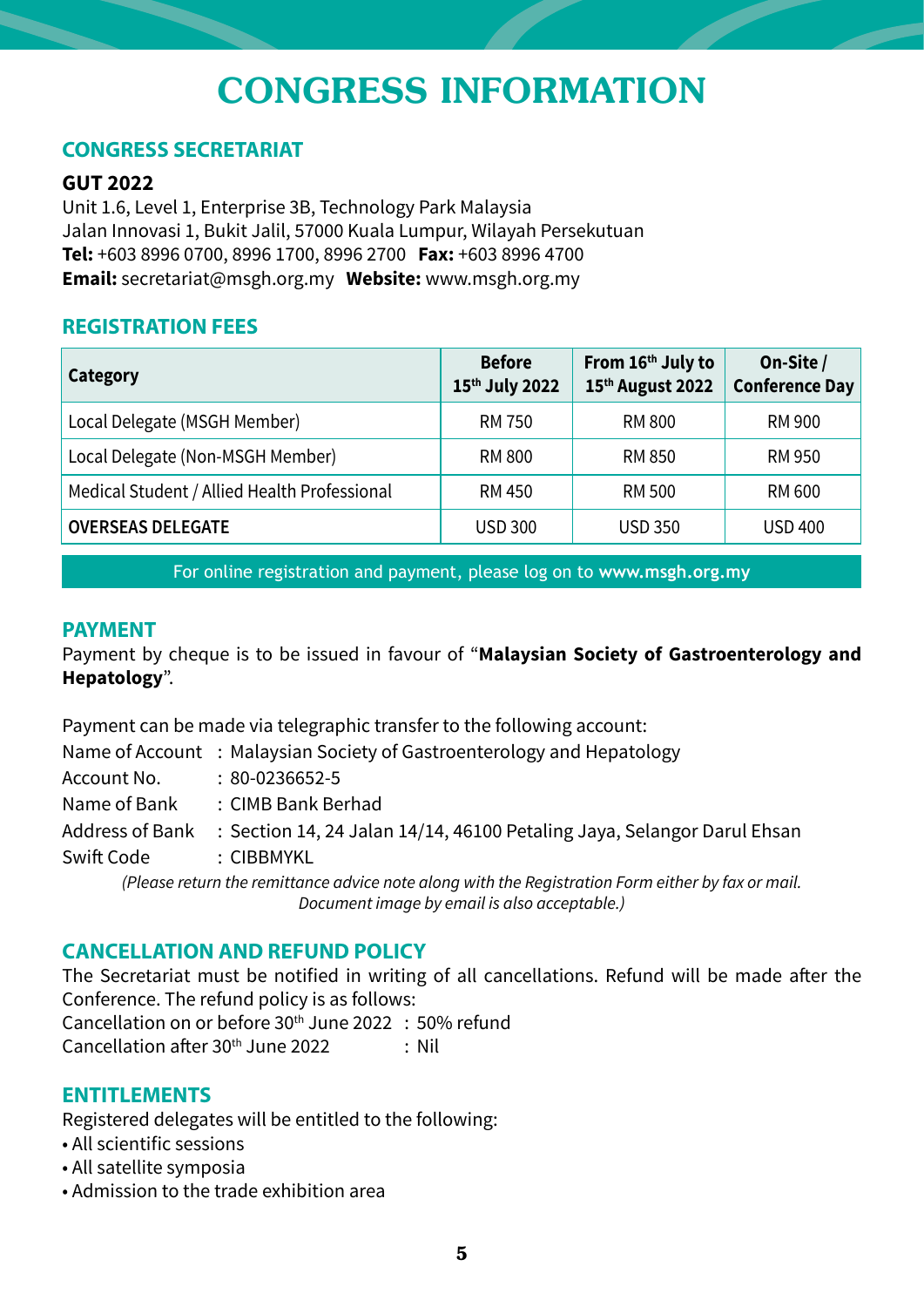### CONGRESS INFORMATION

#### **LETTER OF INVITATION**

The Organising Committee will issue a letter of invitation upon request. The sole purpose of the letter is to facilitate the delegate's travel and visa arrangements. The invitation does not imply provision of financial or other support.

#### **CERTIFICATE OF PARTICIPATION**

A certificate of participation will be issued to all delegates.

#### **LIABILITY**

The Organising Committee will not be liable for personal accidents, loss or damage to private properties of participants during the conference. Participants should make own arrangements with respect to personal insurance.

#### **DISCLAIMER**

Whilst every attempt would be made to ensure that all aspects of the Conference as mentioned in this announcement will take place as scheduled, the Organising Committee reserves the right to make last minute changes should changes should the need arise.